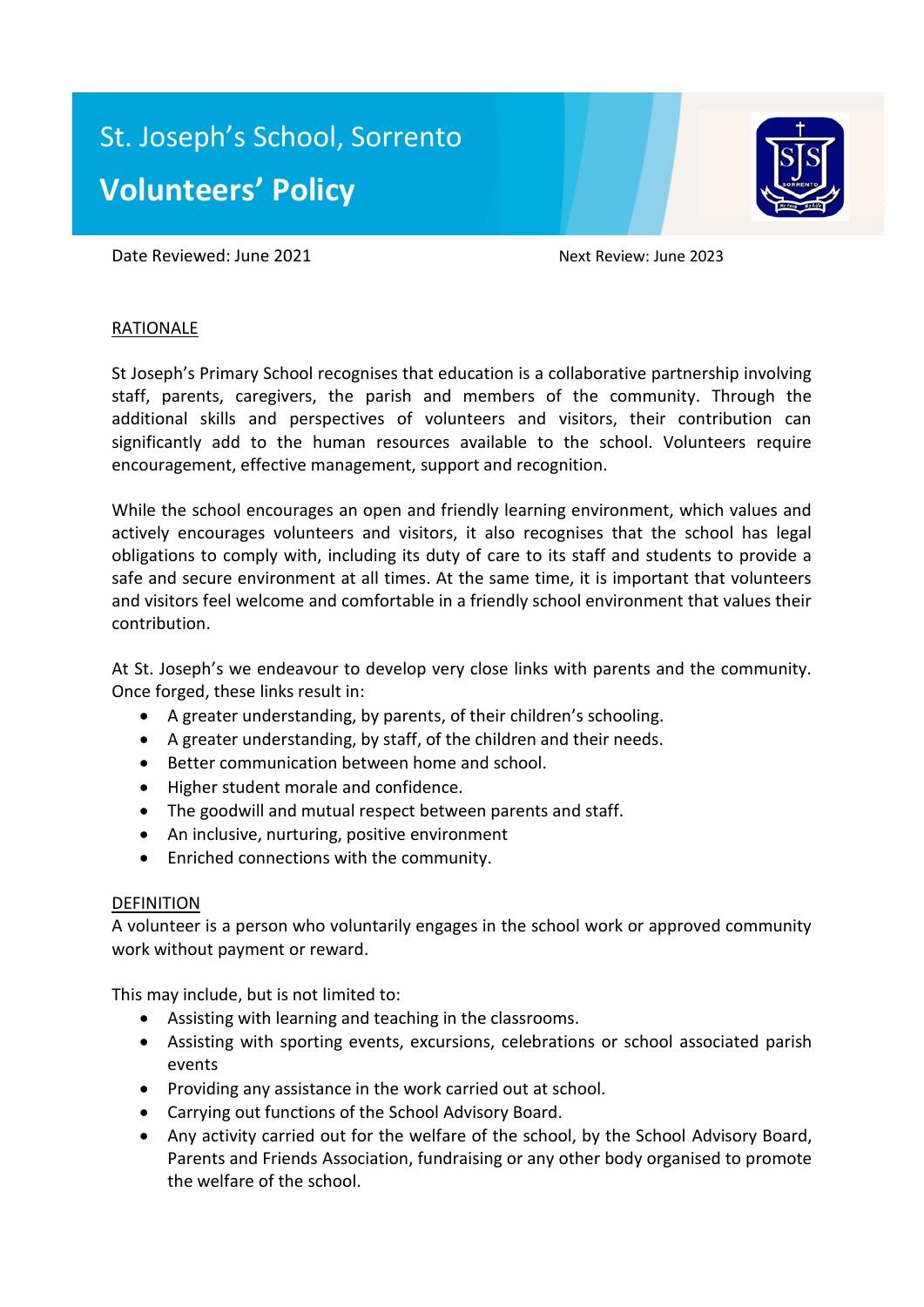- Attending a volunteer helpers course at the school.
- Attending meetings in relation to any of the above.

## PURPOSE

This policy aims to:

- Provide a safe and secure environment for our students, staff, volunteers, members of the community and school resources.
- Establish procedures and practices at St. Joseph's that minimize the risk of injury or harm to students, staff and volunteers, arising from the presence of volunteers or visitors participating in activities organised by the school (either on school grounds or at another location).
- Encourage and maximise the input of volunteers in the school's activities.

## PROCEDURES

- The safety of the students is the highest priority.
- Volunteers are actively encouraged to participate in school activities and will be invited to do so.
- The school will regularly communicate opportunities for volunteers to participate in activities through; newsletters, parent information evenings, Konnective App, emails, notes sent home with students and verbally.
- All volunteers must have a current Working with Children Check and this must be presented to the school office where a photocopy will be taken and kept on file.
- The school will add Working with Children Check names and numbers to the electronic data base.
- Volunteers will be notified if their Working with Children Check is due for renewal.
- Volunteers are required to sign in and out at the school office and to wear a numbered school lanyard while on the school grounds.
- Volunteers are welcome to use the staff room and adult bathroom facilities.
- Prior to volunteering, the school will provide any relevant information or training required for the task or role.
- In addition, staff directly supervising volunteers performing tasks, whether in the classroom or elsewhere, will provide clear direction or support regarding what is required and expected in performing the task.
- If the volunteer is going to perform a task that requires specific training (eg. Austswim qualifications to assist with swimming lessons) the school will ask for proof of qualifications prior to commencement of the task.
- Volunteers are asked to complete a Volunteer Application Form (below)
- All volunteers will need to read and sign a copy of the Code of Conduct and a volunteer/visitor OH&S Induction Checklist.
- This Volunteers Policy will be available to all volunteers.

## **GUIDELINES FOR VOLUNTEERS**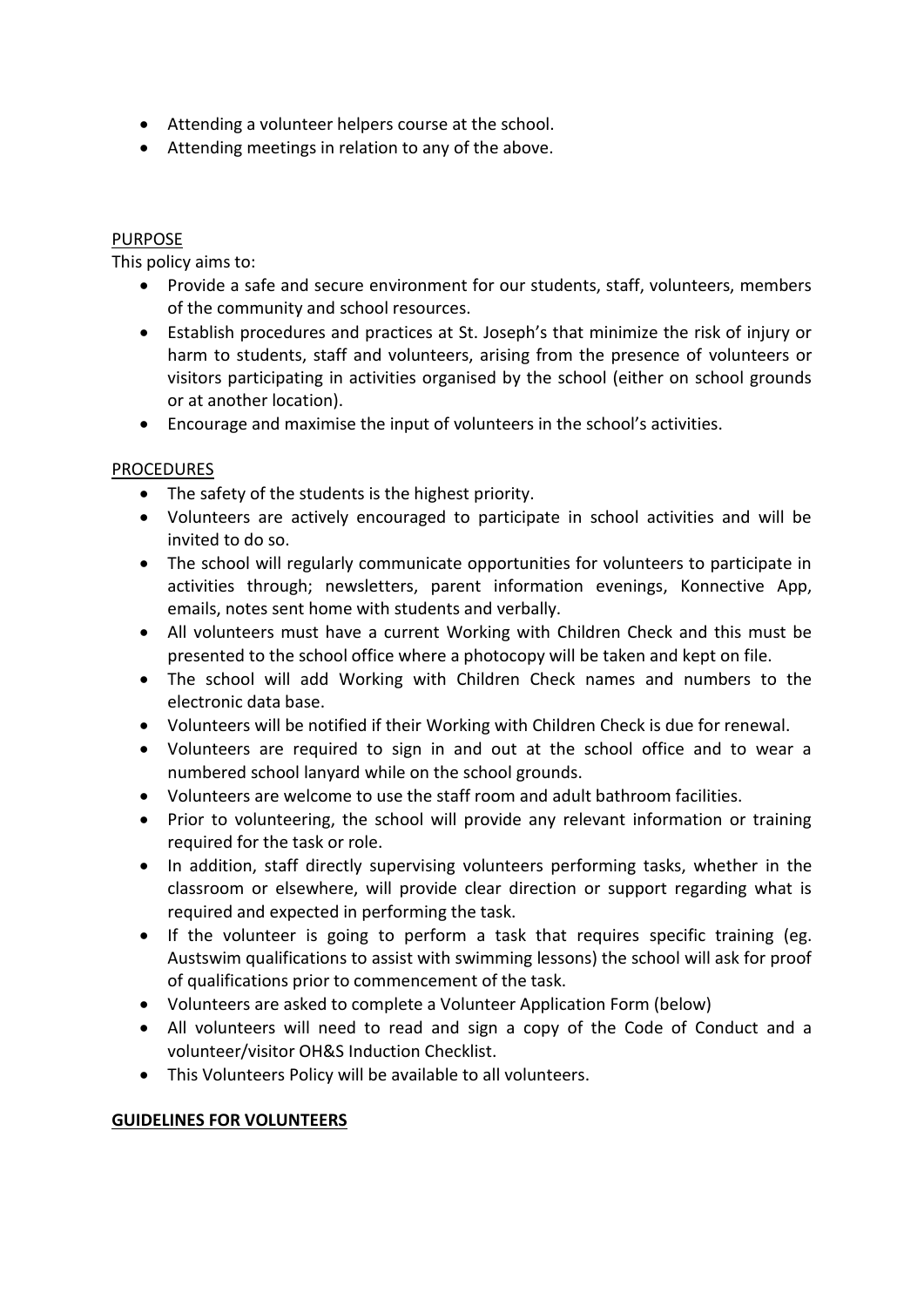- The classroom teacher is responsible for the education, control and behaviour management of the students. The volunteer is a helper, working under the teacher's direction.
- The school expects all volunteers to respect the teacher's expertise and maintain a professional attitude as they work alongside the teacher.
- The school stresses the importance of being professional and it insists that parents and volunteers do not discuss classroom events and/or students with anyone but the classroom teacher, or other school staff.
- Teachers are entrusted with the development of the whole class of children and are concerned for the long term progress of each child. We ask that volunteers also provide all children confidentiality, support and equal opportunity.
- Teachers are asked to provide guidance to volunteers. If there is any part of the program that a volunteer is not clear about, we ask that they discuss it with the teacher.

## **Supervising Children**

Whenever you are asked to supervise children, the following may be helpful:

- Always treat children with respect and in the same sort of way that you would expect them to treat you.
- Be friendly towards them but do not let the children become silly or over friendly towards you.
- Praise the children whenever appropriate.
- Do not raise your voice (unless it is vital to do so for safety reasons).
- Tell the children exactly and clearly what to do. Be prepared to answer any questions.
- Don't be afraid to quietly and calmly correct a child that is misbehaving but, NEVER physically handle the children at any time. If in doubt speak to the nearest member of staff.
- If you are concerned about a child for any reason, have a word with the class teacher- DO NOT speak directly to the parents of the child.
- If a child discloses information that causes concern, speak to the teacher as soon as you can (in an appropriate setting)

In order to promote volunteers in our school, it is essential for all volunteers to adhere to a professional code of conduct. We ask that all volunteers:

- Come to school with a positive attitude.
- Be reliable. It is very frustrating to teachers and children if planned activities have to be cancelled due to non-attendance of classroom helpers.
- Maintain a level of professionalism; working in the classrooms, you will get to know the children. You may find out personal details about children and their families. Remember that any information pertaining to a child or their family **must remain in the classroom.**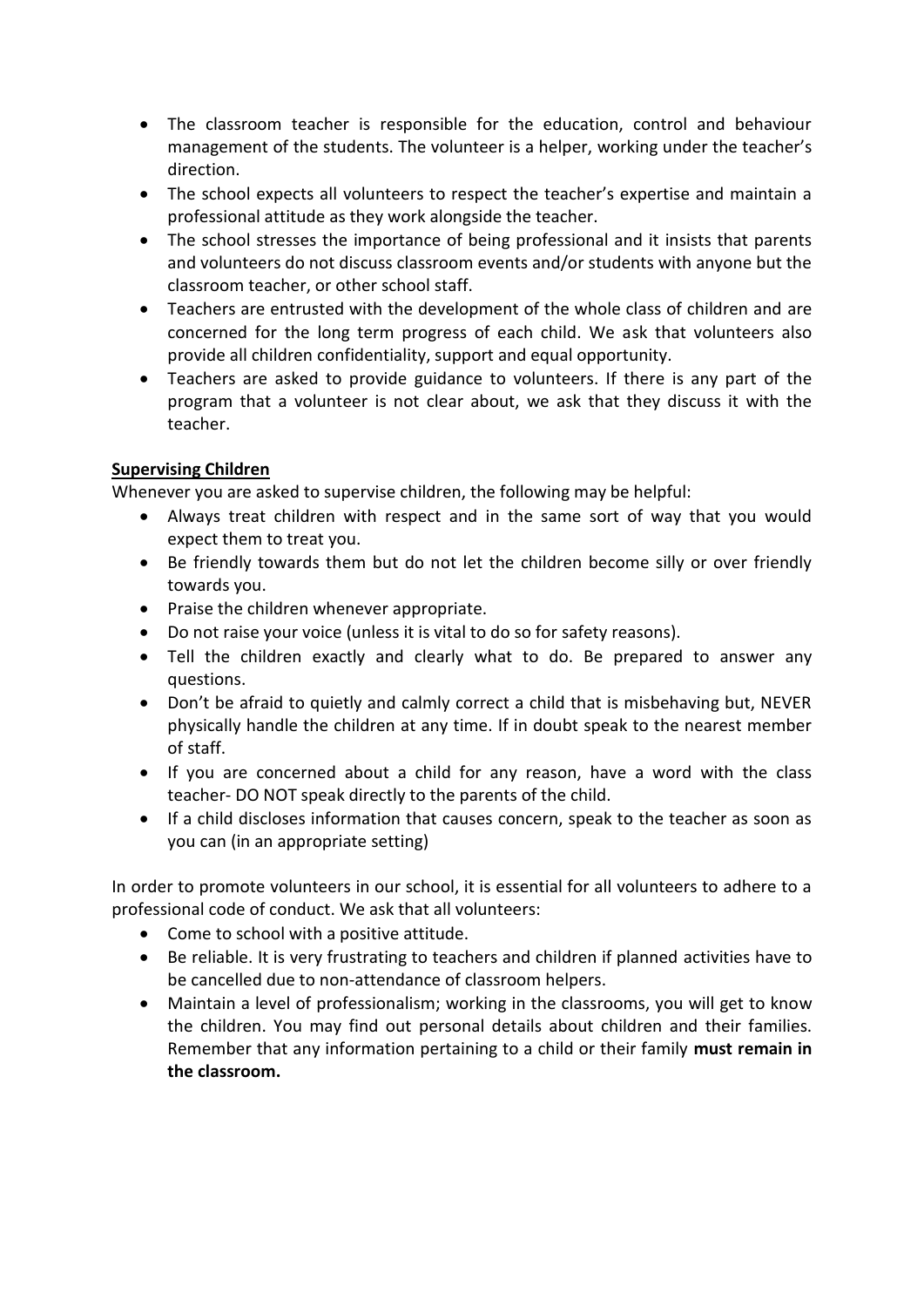**We hope all our volunteers enjoy their experiences as St. Joseph's. If you have any questions or concerns, please speak to your child's teacher, the principal, assistant principal or student wellbeing officer.**

# **ST JOSEPH'S SORRENTO Parent Helper/Volunteer Application Form**

Dear Parents and families,

We are seeking parent helpers/volunteers for the St Joseph's school. Our volunteers are integral to the experience for our students and they provide an important link between school and home. Helpers are needed in many areas across the school; general classroom help, literacy, sport, swimming etc. Volunteers can be parents, grandparents or members of the community. We welcome your interest in volunteering and hope you will find the experience rewarding.

## **APPLICATION PROCESS**

## **1. Application form**

The Child Safe Standards require schools to gather, verify and record a person's history of work involving children. The school takes child safety very seriously and for this reason, potential volunteers are required to list their work history, including any volunteer work, involving children.

## **2. Code of Conduct we ask**

Under the new Child Safety Standards, all parent helpers/volunteers are asked to read and sign the St Joseph's Code of Conduct. If you would like to submit your interest for a volunteer role within our school please complete the application form, as well as the signed Code of Conduct and return to us.

## **2. Pre-engagement Checks**

All volunteers at St Joseph's are required to obtain a Working With Children Check (WWCC). If you do not already have a current WWCC, you will be required to obtain this prior to commencing volunteer work and present the WWCC card to the school as soon as practicable.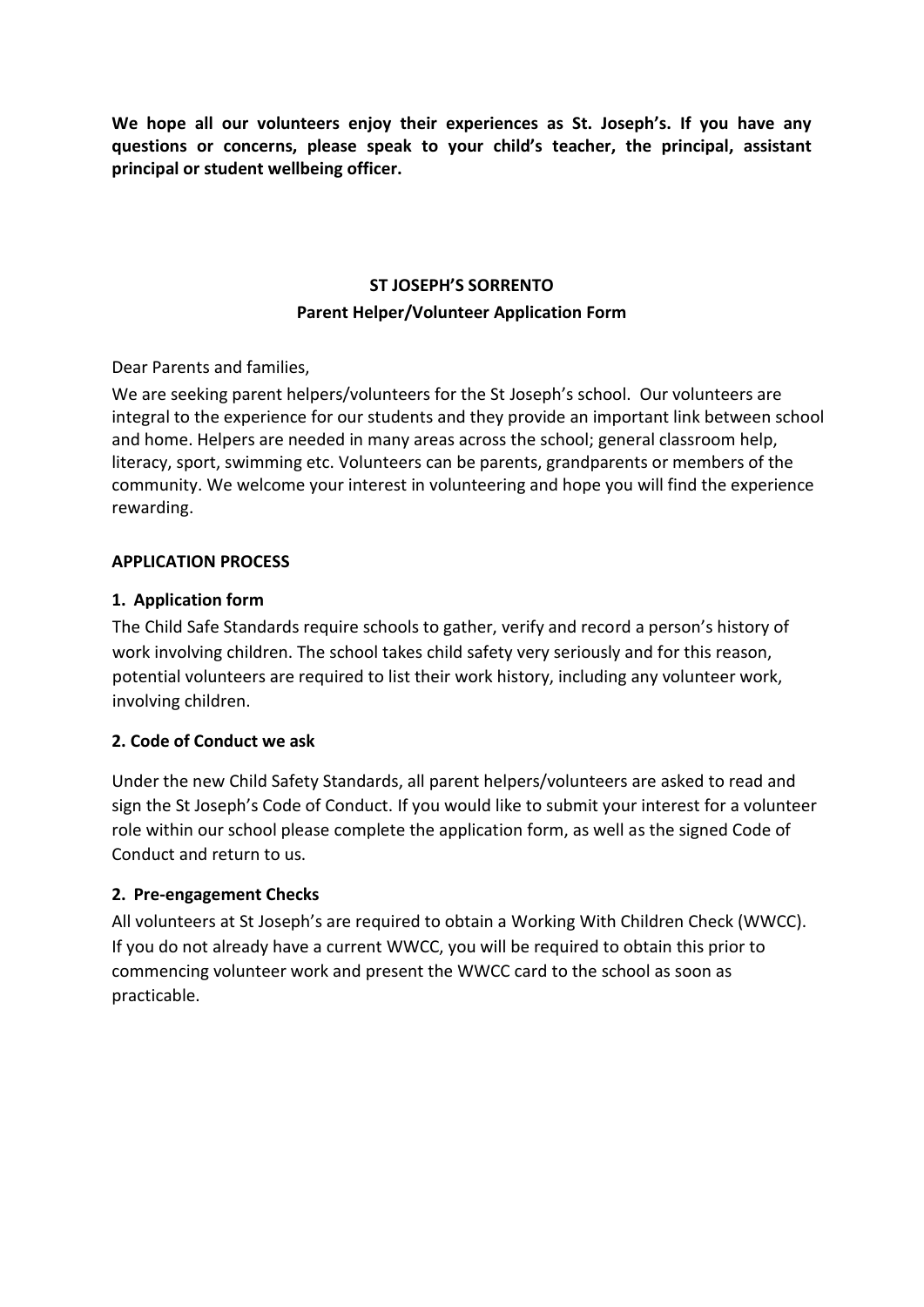|          | <b>TITLE</b>                      | <b>FIRST NAME(S)</b> |                 | <b>LAST NAME</b>     |
|----------|-----------------------------------|----------------------|-----------------|----------------------|
|          | MR□ MRS□ MISS□MS□<br><b>OTHER</b> |                      |                 |                      |
|          | <b>ADDRESS</b>                    |                      |                 | <b>PHONE NUMBERS</b> |
| PERSONAL |                                   |                      | Suburb/Town     | Home                 |
|          |                                   |                      | <b>State</b>    | <b>Mobile</b>        |
|          |                                   |                      | <b>Postcode</b> | <b>Work</b>          |

| Child/children's names                                                          |
|---------------------------------------------------------------------------------|
|                                                                                 |
| <b>VOLUNTEER ROLE</b>                                                           |
| Please provide details of the volunteer position(s) that you are interested in. |
|                                                                                 |
|                                                                                 |
|                                                                                 |
|                                                                                 |
|                                                                                 |
|                                                                                 |

| <b>AVAILABILITY TO VOLUNTEER</b> |             |               |                |                  |                 |               |
|----------------------------------|-------------|---------------|----------------|------------------|-----------------|---------------|
|                                  | <b>TIME</b> | <b>MONDAY</b> | <b>TUESDAY</b> | <b>WEDNESDAY</b> | <b>THURSDAY</b> | <b>FRIDAY</b> |
|                                  | AM          |               |                |                  |                 |               |
|                                  | <b>PM</b>   |               |                |                  |                 |               |

| ш<br>o | TRAINING/CERTIFICATION: E.G. RELEVANT QUALIFICATIONS, FIRST AID CERTIFICATE,<br><b>COMPUTER SKILLS</b> |
|--------|--------------------------------------------------------------------------------------------------------|
|        |                                                                                                        |
|        |                                                                                                        |
|        |                                                                                                        |
|        |                                                                                                        |
|        |                                                                                                        |
|        |                                                                                                        |

|           |                                    |                         |             | <b>DATES</b> |  |
|-----------|------------------------------------|-------------------------|-------------|--------------|--|
| m         | <b>EMPLOYER'S NAME AND ADDRESS</b> | <b>POSITIONS/DUTIES</b> | <b>FROM</b> | ΤО           |  |
| 观         |                                    |                         |             |              |  |
| Ш         |                                    |                         |             |              |  |
|           |                                    |                         |             |              |  |
| <b>CO</b> |                                    |                         |             |              |  |
|           |                                    |                         |             |              |  |
|           |                                    |                         |             |              |  |